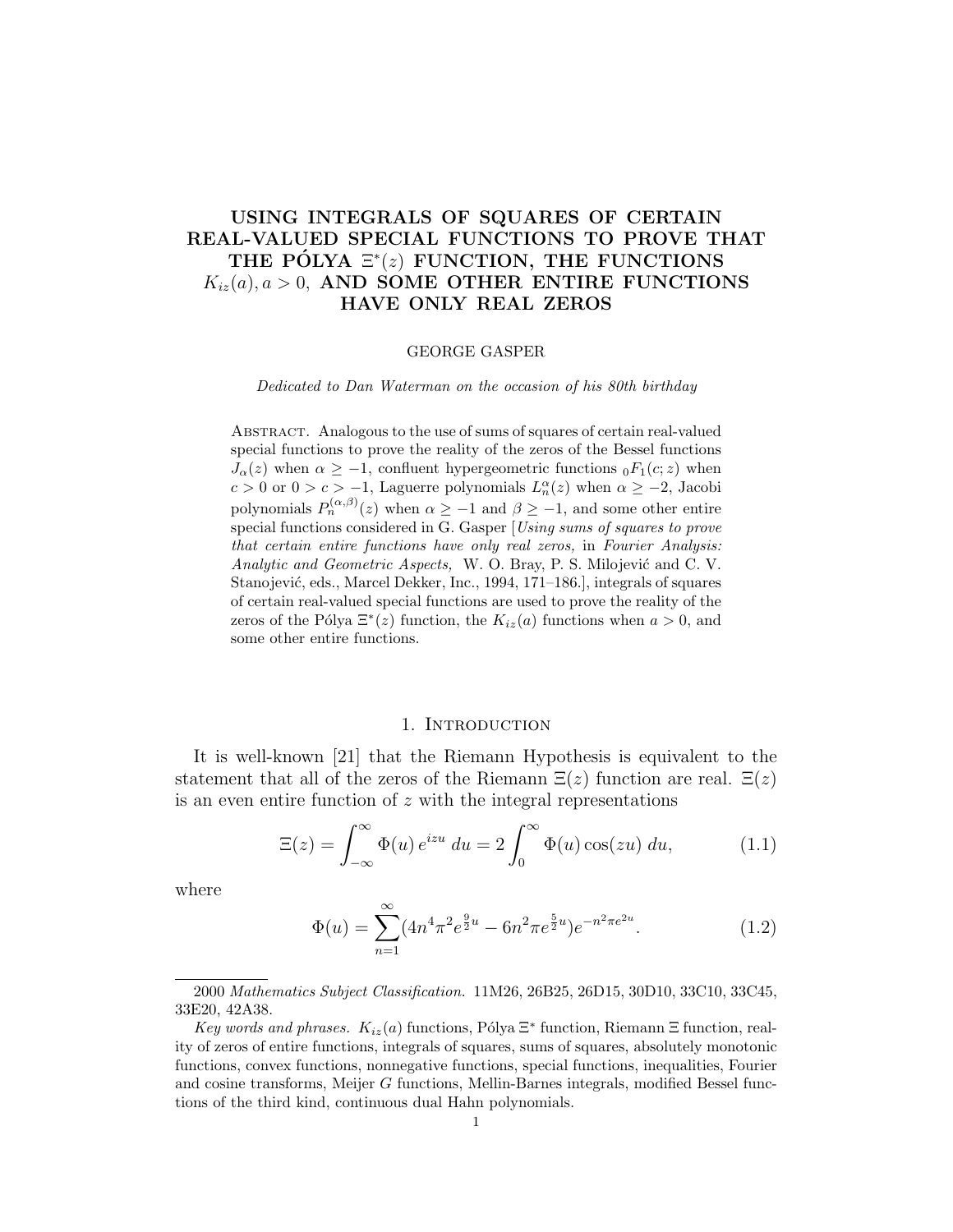### 2 GEORGE GASPER

In a 1926 paper Pólya  $|18|$  observed that

$$
\Phi(u) \sim 8\pi^2 \cosh(\frac{9}{2}u) e^{-2\pi \cosh(2u)} \quad \text{as } u \to \pm \infty \tag{1.3}
$$

and, in view of this asymptotic equivalence to  $\Phi(u)$ , considered the problem of determining whether or not the entire function

$$
\Xi^*(z) = 16\pi^2 \int_0^\infty \cosh(\frac{9}{2}u) e^{-2\pi \cosh(2u)} \cos(zu) du \qquad (1.4)
$$

has only real zeros. Here, as is now customary, the capital letter  $\Xi$  is used instead of the original lower case  $\xi$ . Pólya was able to prove that  $\Xi^*(z)$  has only real zeros by using (in a different notation) a difference equation in  $z$ for the modified Bessel function of the third kind [7], [22]

$$
K_z(a) = \int_0^\infty e^{-a\cosh u} \cosh(zu) \ du, \qquad a > 0,
$$
 (1.5)

to prove for each  $a > 0$  that  $K_{iz}(a)$  has only real zeros, and then applying the identity

$$
\Xi^*(z) = 4\pi^2 [K_{\frac{1}{2}iz - \frac{9}{4}}(2\pi) + K_{\frac{1}{2}iz + \frac{9}{4}}(2\pi)]
$$
\n(1.6)

and the special case  $G(z) = K_{iz/2}(2\pi), c = \frac{9}{4}$  $\frac{9}{4}$ , of the lemma (derived via an infinite product representation for  $G(z)$ :

**Lemma.** If  $-\infty < c < \infty$  and  $G(z)$  is an entire function of genus 0 or 1 that assumes real values for real z, has only real zeros and has at least one real zero, then the function

$$
G(z - ic) + G(z + ic)
$$

also has only real zeros.

More generally, in a subsequent paper Pólya [19] pointed out that from the case  $G(z) = K_{iz/2}(a)$  of this lemma it follows that each of the entire functions

$$
F_{a,c}(z) = K_{i(z-ic)}(a) + K_{i(z+ic)}(a)
$$
  
=  $2 \int_0^\infty \cosh(cu) e^{-a \cosh u} \cos(zu) du$ ,  $a > 0, -\infty < c < \infty$ , (1.7)

has only real zeros. He also used a differential equation in the variable a to give a proof of the reality of the zeros of  $K_{iz}(a)$ ,  $a > 0$ , that was simpler than his previous proof.

Our main aim in this paper is to show how integrals of squares of certain real-valued special functions can be used to give new proofs of the reality of the zeros of the above  $\Xi^*(z)$ ,  $K_{iz}(a)$ , and  $F_{a,c}(z)$  functions. This paper is a sequel to the author's 1994 paper [14] in which he showed how sums of squares of certain real-valued special functions could be used to prove the reality of the zeros of the Bessel functions  $J_{\alpha}(z)$  when  $\alpha \geq -1$ , confluent hypergeometric functions  $_0F_1(c; z)$  when  $c > 0$  or  $0 > c > -1$ , Laguerre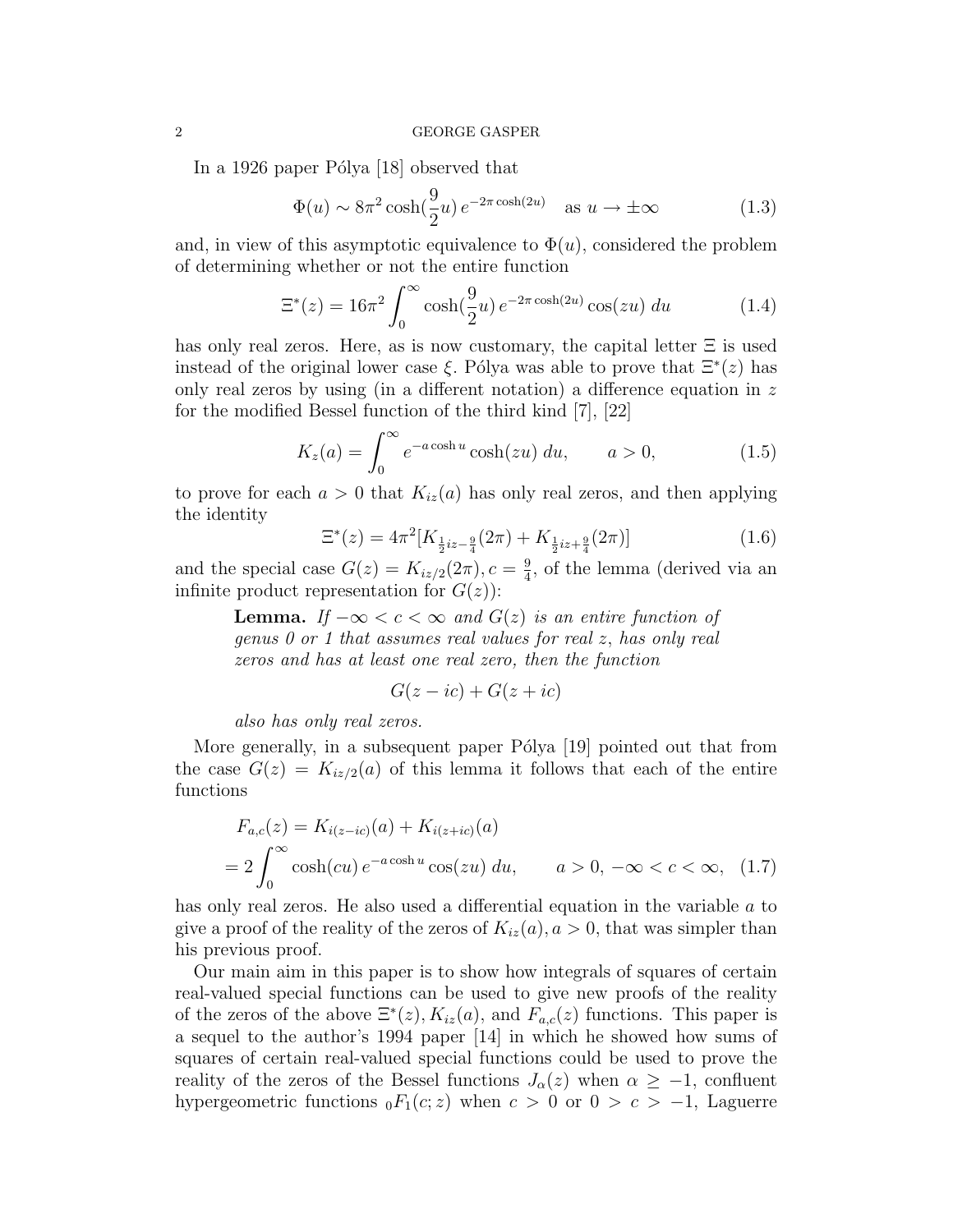polynomials  $L_n^{\alpha}(z)$  when  $\alpha \geq -2$ , Jacobi polynomials  $P_n^{(\alpha,\beta)}(z)$  when  $\alpha \geq -1$ and  $\beta \ge -1$ , and some other entire functions. Also see the applications of squares of real-valued special functions in [2], [3], [6], [8], [9], [10], [11], [12], [13], and [15].

# 2. REALITY OF THE ZEROS OF THE FUNCTIONS  $K_{iz}(a)$  when  $a > 0$

Let  $a > 0$  and  $z = x + iy$ , where x and y are real variables. First observe that, by the Meijer G-function representation for the product of two modified Bessel functions of the third kind in [7, Eq. 5.6(66)] and the definition of a Meijer G-function as a Mellin-Barnes integral in [7, Eq.  $5.3(1)$ ],

$$
|K_{iz}(a)|^2 = K_{iz}(a)K_{i\bar{z}}(a) = \frac{\sqrt{\pi}}{2} G_{24}^{40} \left[a^2 \Big|_{ix, -ix, y, -y} \right]
$$
  
=  $\frac{\sqrt{\pi}}{4\pi i} \int_{c-i\infty}^{c+i\infty} \frac{\Gamma(ix-s)\Gamma(-ix-s)\Gamma(y-s)\Gamma(-y-s)}{\Gamma(-s)\Gamma(\frac{1}{2}-s)} a^{2s} ds$  (2.1)

with  $c < -|y|$ , where the path of integration is along the upwardly oriented vertical line  $\Re(s) = c$ . Next note that, by Gauss' summation formula [15,  $(1.2.11)$ ],

$$
\sum_{k=0}^{\infty} \frac{(y)_k (y)_k}{k! (y-s)_k} = {}_2F_1 \left[ \begin{matrix} y, y \\ y-s \end{matrix}; 1 \right] = \frac{\Gamma(y-s)\Gamma(-y-s)}{\Gamma(-s)\Gamma(-s)}, \qquad \Re(s) < -y,
$$

where  $(y)_k = \Gamma(y+k)/\Gamma(y)$  and the series is absolutely convergent. Hence,

$$
|K_{iz}(a)|^2 = \frac{\sqrt{\pi}}{4\pi i} \int_{c-i\infty}^{c+i\infty} \sum_{k=0}^{\infty} \frac{((y)_k)^2 \Gamma(ix-s) \Gamma(-ix-s) \Gamma(y-s) \Gamma(-s)}{k! \Gamma(\frac{1}{2}-s) \Gamma(y+k-s)} a^{2s} ds
$$
  
=  $[K_{ix}(a)]^2 + \frac{\sqrt{\pi}}{4\pi i} \sum_{k=1}^{\infty} \frac{((y)_k)^2}{k!} \int_{c-i\infty}^{c+i\infty} \frac{\Gamma(ix-s) \Gamma(-ix-s) \Gamma(y-s) \Gamma(-s)}{\Gamma(\frac{1}{2}-s) \Gamma(y+k-s)} a^{2s} ds$   
and, since  $(y)_k = y(y+1)_{k-1}$  for  $k \ge 0$ ,

$$
|K_{iz}(a)|^2 = [K_{ix}(a)]^2 + y^2 L_a(x, y)
$$
\n(2.2)

with

$$
L_a(x,y) = \frac{\sqrt{\pi}}{4\pi i} \sum_{k=0}^{\infty} \frac{((y+1)_k)^2}{(k+1)!} \int_{c-i\infty}^{c+i\infty} \frac{\Gamma(ix-s)\Gamma(-ix-s)\Gamma(y-s)\Gamma(-s)}{\Gamma(\frac{1}{2}-s)\Gamma(y+k-s)} a^{2s} ds.
$$
\n(2.3)

From (2.2) it follows that in order to prove that  $K_{iz}(a)$  has only real zeros it suffices to prove that

$$
L_a(x, y) > 0, \quad -\infty < x, y < \infty. \tag{2.4}
$$

To prove (2.4) from (2.3) we observe that

$$
\int_0^1 t^{y-s-1} (1-t)^{k-1} dt = \frac{\Gamma(k)\Gamma(y-s)}{\Gamma(y+k-s)}, \qquad k > 0, \ \Re(s) < y,
$$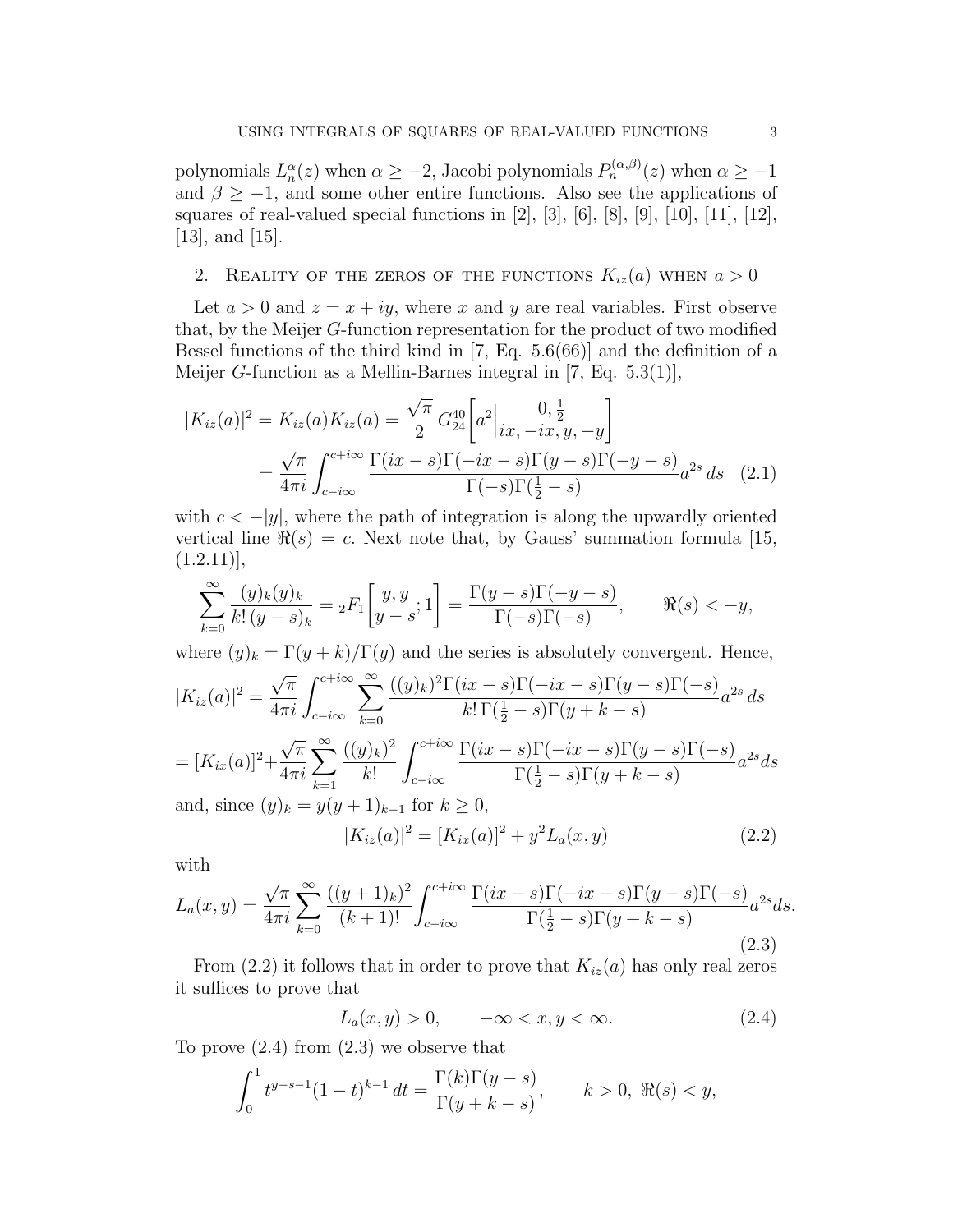by the beta integral  $[15, (1.11.8)]$ , and thus

$$
\frac{1}{2\pi i} \int_{c-i\infty}^{c+i\infty} \frac{\Gamma(ix-s)\Gamma(-ix-s)\Gamma(y-s)\Gamma(-s)}{\Gamma(\frac{1}{2}-s)\Gamma(y+k-s)} a^{2s} ds
$$
\n
$$
= \frac{1}{\Gamma(k)} \int_{0}^{1} t^{y-1} (1-t)^{k-1} \left[ \int_{c-i\infty}^{c+i\infty} \frac{\Gamma(ix-s)\Gamma(-ix-s)\Gamma(-s)}{2\pi i \Gamma(\frac{1}{2}-s)} \left(\frac{a^{2}}{t}\right)^{s} ds \right] dt
$$
\n
$$
= \frac{2}{\sqrt{\pi} \Gamma(k)} \int_{0}^{1} t^{y-1} (1-t)^{k-1} \left[ K_{ix} \left(\frac{a}{\sqrt{t}}\right) \right]^{2} dt
$$

by Fubini's Theorem and (2.1), which gives

$$
L_a(x,y) = \sum_{k=0}^{\infty} \frac{((y+1)_k)^2}{k!(k+1)!} \int_0^1 t^{y-1} (1-t)^{k-1} \left[ K_{ix} \left( \frac{a}{\sqrt{t}} \right) \right]^2 dt > 0 \quad (2.5)
$$

for  $-\infty < x, y < \infty$ . Equations (2.2) and (2.5) can be combined to give the formula

$$
|K_{iz}(a)|^2 = [K_{ix}(a)]^2 + y^2 \int_0^1 t^{y-1} {}_2F_1 \left[ \frac{y+1, y+1}{2}; 1-t \right] \left[ K_{ix} \left( \frac{a}{\sqrt{t}} \right) \right]^2 dt,
$$
\n(2.6)

from which it follows that  $K_{iz}(a)$  has only real zeros when  $a > 0$ , since the integrand is clearly nonnegative.

The reality of the zeros of  $K_{iz}(a)$ ,  $a > 0$ , can also be proved by taking the first and second partial derivatives of the formula  $(2.6)$  with respect to y to obtain the formulas

$$
y\frac{\partial}{\partial y}|K_{iz}(a)|^2 = \int_0^1 y\frac{\partial}{\partial y}f_t(y) \left[K_{ix}\left(\frac{a}{\sqrt{t}}\right)\right]^2 \frac{dt}{t}
$$
 (2.7)

and

$$
\frac{\partial^2}{\partial y^2} |K_{iz}(a)|^2 = \int_0^1 \frac{\partial^2}{\partial y^2} f_t(y) \left[ K_{ix} \left( \frac{a}{\sqrt{t}} \right) \right]^2 \frac{dt}{t}
$$
 (2.8)

with

$$
f_t(y) = y^2 t^y{}_2 F_1 \left[ \frac{y+1, y+1}{2}; 1-t \right]. \tag{2.9}
$$

In [4] Askey and the author utilized the reality of the zeros of the continuous dual Hahn polynomials [1, p. 331] to show that  $f_t(y)$  (and a generalization of it) is an (even) absolutely monotonic function (one whose power series coefficients are nonnegative) of y when  $0 < t < 1$ , which shows that

$$
y\frac{\partial}{\partial y}f_t(y) \ge 0, \qquad -\infty < y < \infty, \ \ 0 < t < 1,\tag{2.10}
$$

and

$$
\frac{\partial^2}{\partial y^2} f_t(y) \ge 0, \qquad -\infty < y < \infty, \ \ 0 < t < 1. \tag{2.11}
$$

and, hence, that the integrals in (2.7) and (2.8) are positive when  $y \neq 0$ . Thus, it follows from (2.7) that  $|K_{iz}(a)|^2$  is an increasing (decreasing) even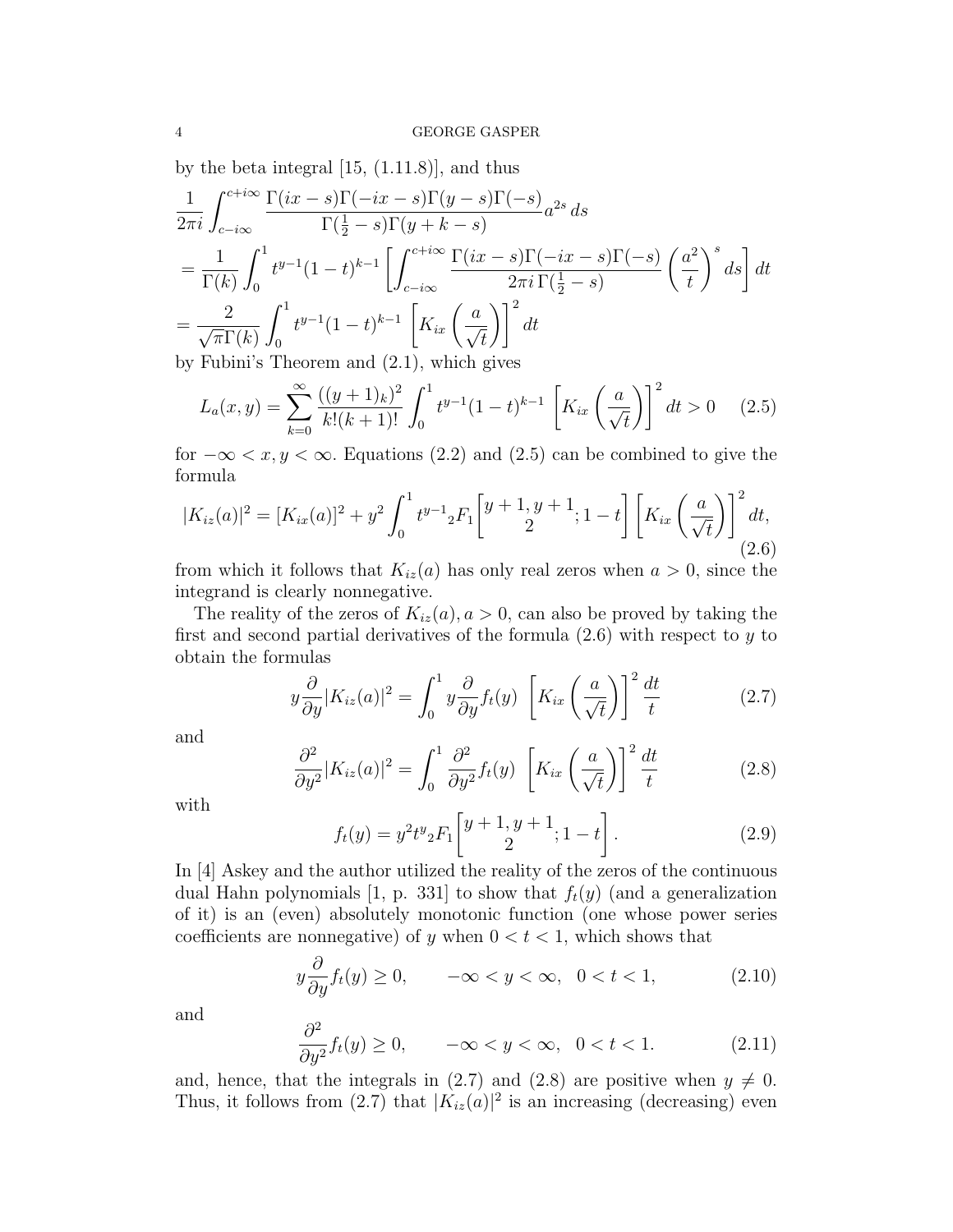function of y when  $y > 0$   $(y < 0)$ , and it follows from  $(2.8)$  that  $|K_{iz}(a)|^2$  is a convex even non-constant function of  $y$ , each of which implies that for any x the function  $|K_{iz}(a)|^2$  assumes its minimum value when  $y = 0$  and proves that  $K_{iz}(a)$  has only real zeros.

Corresponding to the above proofs via formulas (2.7) and (2.8), it should be noted that in 1913 Jensen [17] showed that each of the inequalities

$$
y\frac{\partial}{\partial y}|F(x+iy)|^2 \ge 0, \quad -\infty < x, y < \infty,\tag{2.12}
$$

and

$$
\frac{\partial^2}{\partial y^2}|F(x+iy)|^2 \ge 0, \quad -\infty < x, y < \infty,\tag{2.13}
$$

is necessary and sufficient for a real entire function  $F(z) \neq 0$  of genus 0 or 1 to have only real zeros (see [5, Chapter 2] and the necessary and sufficient conditions in [20]).

# 3. REALITY OF THE ZEROS OF THE FUNCTIONS  $\Xi^*(z)$  AND  $F_{a,c}(z)$

Because of  $\Xi^*(z) = 4\pi^2 F_{2\pi,9/4}(z/2)$ , it suffices to show how formula (2.6) can be used to prove that  $F_{a,c}(z)$  has only real zeros when  $a, c > 0$ . Fix  $a, c > 0$ 0 and suppose that  $z_0 = x_0 + iy_0$  is a zero of  $F_{a,c}(z)$ . Then  $K_{i(x_0+i(y_0+c))}(a) =$  $-K_{i(x_0+i(y_0-c))}(a)$  by (1.7) and hence

$$
0 = |K_{i(x_0+i(y_0+c))}(a)|^2 - |K_{i(x_0+i(y_0-c))}(a)|^2
$$
  
= 
$$
\int_0^1 [f_t(y_0+c) - f_t(y_0-c)] \left[K_{ix_0}\left(\frac{a}{\sqrt{t}}\right)\right]^2 \frac{dt}{t}
$$
 (3.1)

by (2.6) and (2.9). Since  $f_t(y)$  is an even convex non-constant function of y when  $0 < t < 1$ ,

$$
f_t(y_0 + c) - f_t(y_0 - c) \begin{cases} > 0 & \text{if } y_0 > 0, \\ = 0 & \text{if } y_0 = 0, \\ < 0 & \text{if } y_0 < 0, \end{cases}
$$

and it follows from (3.1) that  $y_0 = 0$  and, thus, the function  $F_{a,c}(z)$  has only real zeros when  $a, c > 0$ .

One can also try to give another proof of the reality of the zeros of  $F_{a,c}(z)$ via a formula for the function

$$
|F_{a,c}(z)|^2 = F_{a,c}(z)F_{a,c}(\bar{z})
$$
  
=  $K_{ix-y-c}(a)K_{ix+y-c}(a) + K_{ix-y-c}(a)K_{ix+y+c}(a)$   
+  $K_{ix-y+c}(a)K_{ix+y-c}(a) + K_{ix-y+c}(a)K_{ix+y+c}(a)$  (3.2)

that contains integrals of nonnegative functions as in (2.6). By using the right-hand side of (3.2), [7, Eq. 5.6(66)], [7, Eq. 5.3(1)], Gauss' summation formula and the beta integral, it can be shown that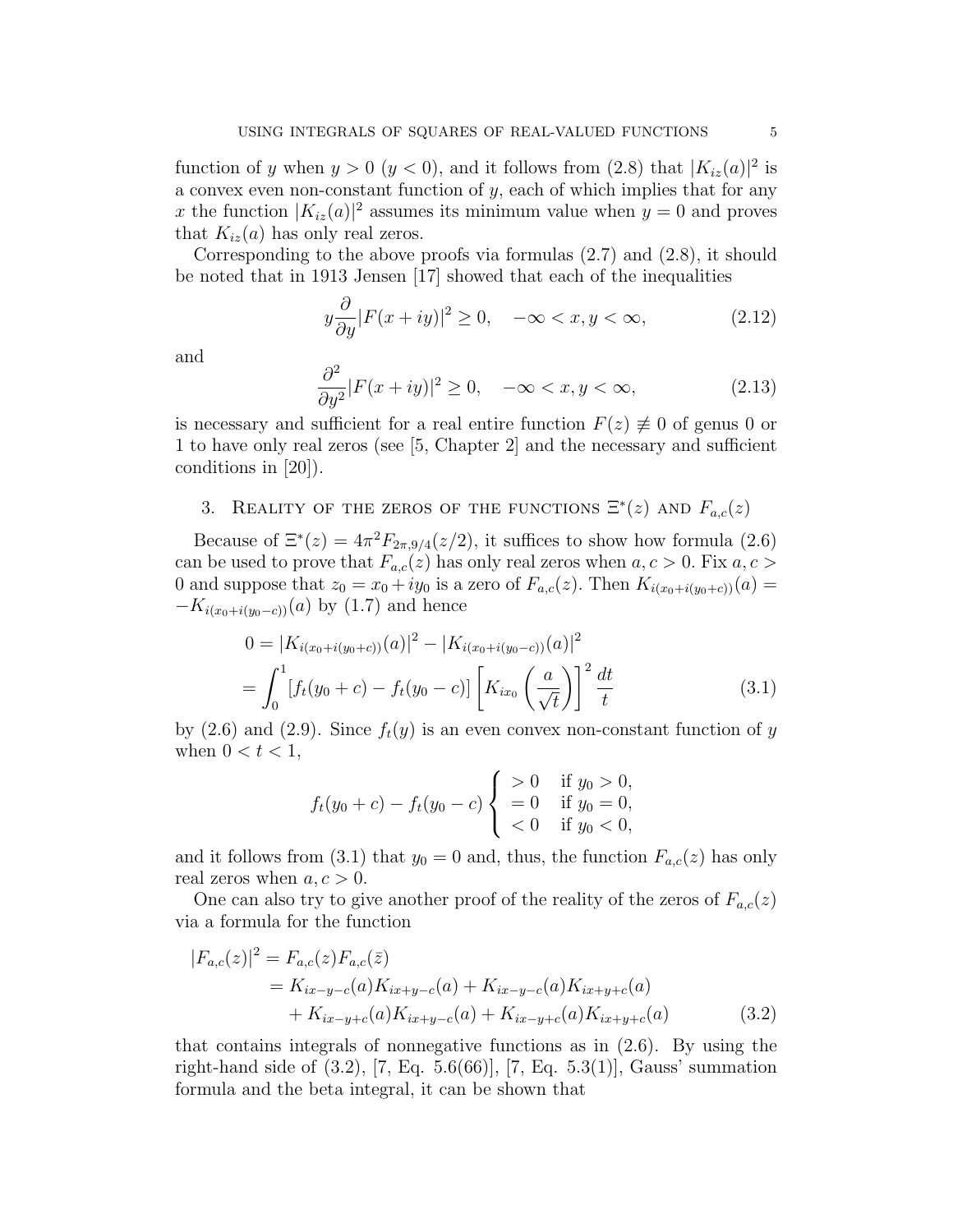### 6 GEORGE GASPER

$$
|F_{a,c}(z)|^2 = [F_{a,c}(x)]^2 + \int_0^1 f_t(y)[F_{a/\sqrt{t},c}(x)]^2 \frac{dt}{t} + \int_0^1 g_{t,c}(y)|K_{i(x+ic)}(a/\sqrt{t})|^2 \frac{dt}{t}
$$
(3.3)

with

$$
g_{t,c}(y) = y(y + 2c)t^{y+c} {}_{2}F_{1}\left[y + 1, y + 2c + 1; 1 - t\right] + y(y - 2c)t^{y-c} {}_{2}F_{1}\left[y + 1, y - 2c + 1; 1 - t\right] - 2y^{2}t^{y} {}_{2}F_{1}\left[y + 1, y + 1; 1 - t\right].
$$
\n(3.4)

The function  $g_{t,c}(y)$  is clearly an even function of c such that  $g_{t,0}(y) = 0$ and  $g_{t,c}(0) = 0$ . It can be shown that  $g_{t,c}(y)$  is also an even function of y by applying the Euler transformation formula [15, (1.4.2)] to the hypergeometric functions in (3.4). Extensive analysis of  $g_{t,c}(y)$  via Mathematica and generating functions of the form [4, (5)] strongly suggest that  $g_{t,c}(y)$  is nonnegative, convex, and an absolutely monotonic function of y when  $0 < t < 1$ and  $-\infty < c < \infty$ . If the nonnegativity, convexity, or absolute monotonicity of  $g_{t,c}(y)$  could be proved, then (3.3) and its partial derivatives with respect to y would give additional proofs of the reality of the zeros of  $F_{a,c}(z)$ .

Pólya [19] derived a theorem concerning the zeros of Fourier transforms and universal factors, and then used it to prove that his [18, p. 317]

$$
\Xi^{**}(z) = 8\pi \int_0^\infty \left[2\pi \cosh(\frac{9}{2}u) - 3\cosh(\frac{5}{2}u)\right] e^{-2\pi \cosh(2u)} \cos(zu) du, \tag{3.5}
$$

function and the more general functions

$$
\Xi_{A,B,a,b,c}(z) = \int_0^\infty [A\cosh(au) - B\cosh(bu)]e^{-c\cosh(u)}\cos(zu) du \qquad (3.6)
$$

with  $A > B > 0, a > b > 0, c > 0$ , have only real zeros. Analogous to the formulas in (2.6) and (3.3), it might be possible to derive formulas containing squares of real-valued functions that give new proofs of the reality of the zeros of the entire functions in  $(3.5)$  and  $(3.6)$ , and even, perhaps, prove that some of the entire functions in Hejhal [16, (0.3)] have only real zeros.

### Acknowledgment

The author wishes to thank the referee for suggesting some improvements in the paper.

### **REFERENCES**

- [1] G. E. Andrews, R. Askey and R. Roy, Special Functions, Encyclopedia of Mathematics and Its Applications 71, Cambridge University Press, Cambridge, 1999.
- [2] R. Askey and G. Gasper, Positive Jacobi polynomial sums II, Amer. J. Math. 98(1976), 709–737.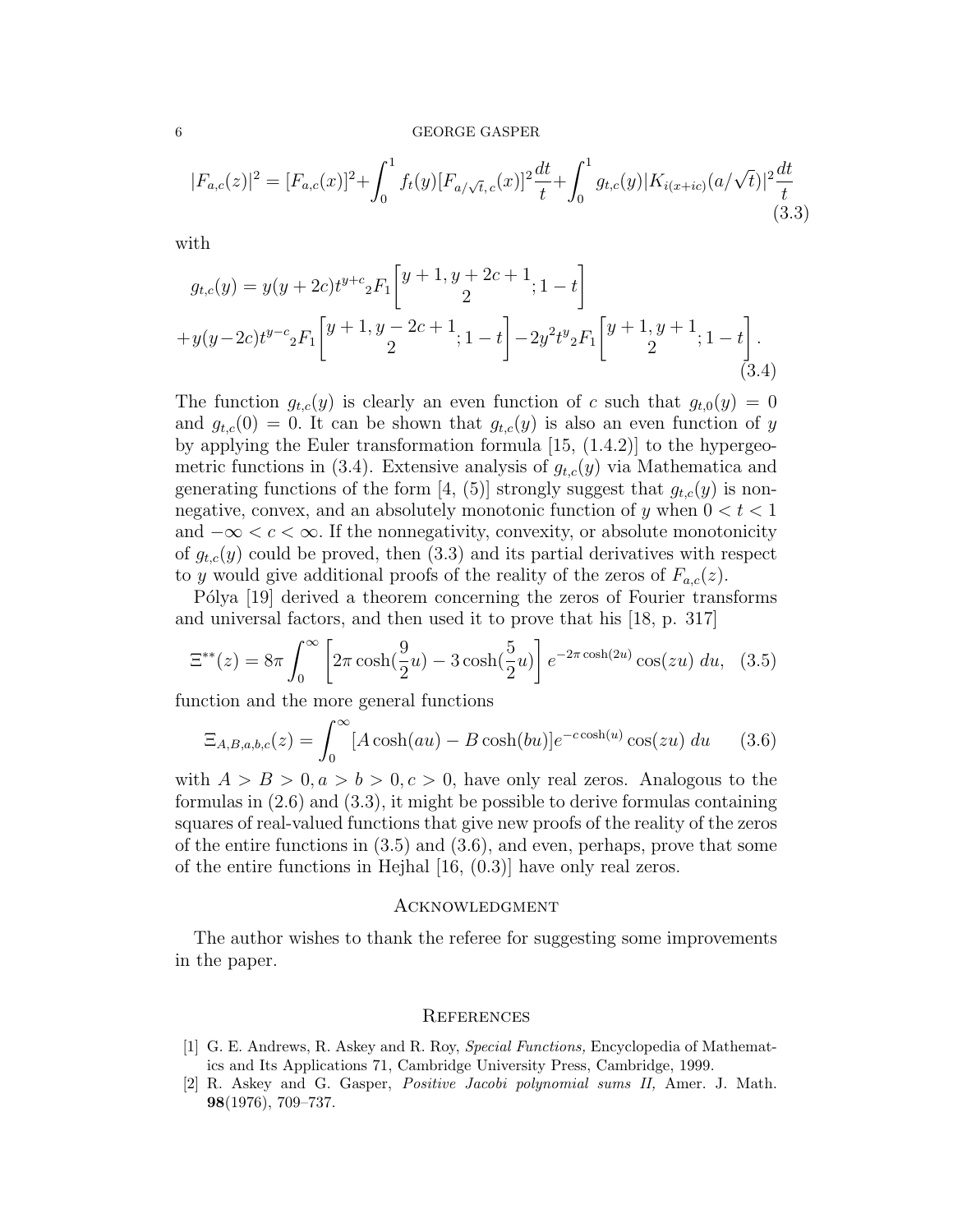- [3] R. Askey and G. Gasper, Inequalities for polynomials, in The Bieberbach Conjecture, Proceedings of the Symposium on the Occasion of the Proof, Surveys and Monographs, No. 21, Amer. Math. Soc., Providence, RI (1986), 7–32.
- [4] R. Askey and G. Gasper, Solution to Problem 2, SIAM Activity Group on Orthogonal Polynomials and Special Functions Newsletter,  $8(1)(1997)$ , 18–19; available at www.mathematik.uni-kassel.de/˜koepf/Siamnews/8-1.pdf .
- [5] R. P. Boas, Entire Functions, Academic Press, Inc., New York, 1954.
- [6] L. de Branges, A proof of the Bieberbach conjecture, Acta Math. 154(1985), 137–152.
- [7] A. Erdelyi, Higher Transcendental Functions, vols. I & II, McGraw Hill, New York, 1953.
- [8] G. Gasper, Positivity and special functions, in Theory and Applications of Special Functions, R. Askey, ed., Academic Press, New York (1975), 375–433.
- [9] G. Gasper, Positive integrals of Bessel functions, SIAM J. Math. Anal. 6(1975), 868–881.
- [10] G. Gasper, Positive sums of the classical orthogonal polynomials, SIAM J. Math. Anal. 8(1977), 423–447.
- [11] G. Gasper, A short proof of an inequality used by de Branges in his proof of the Bieberbach, Robertson and Milin conjectures, Complex Variables: Theory Appl. 7(1986), 45–50.
- [12] G. Gasper, q-Extensions of Clausen's formula and of the inequalities used by de Branges in his proof of the Bieberbach, Robertson, and Milin conjectures, SIAM J. Math. Anal. 20(1989), 1019–1034.
- [13] G. Gasper, Using symbolic computer algebraic systems to derive formulas involving orthogonal polynomials and other special functions, in Orthogonal Polynomials: Theory and Practice, ed. by P. Nevai, Kluwer Academic Publishers, Boston, 1989, 163–179.
- [14] G. Gasper, Using sums of squares to prove that certain entire functions have only real zeros, in Fourier Analysis: Analytic and Geometric Aspects, W. O. Bray, P. S. Milojević and C. V. Stanojević, eds., Marcel Dekker, Inc., 1994, 171–186. Preprints of this paper and some other papers by the author are available at www.math.northwestern.edu/˜george/preprints/ .
- [15] G. Gasper and M. Rahman, *Basic Hypergeometric Series*,  $2^{nd}$  edn., Encyclopedia of Mathematics And Its Applications 96, Cambridge University Press, Cambridge, 2004.
- [16] D. A. Hejhal, On a result of G. Pólya concerning the Riemann  $\xi$ -function, J. d'Analyse Math. 55(1990), 59–95.
- [17] J. L. W. V. Jensen, Recherches sur la théorie des équations, Acta Math.  $36(1913)$ , 181–195.
- [18] G. Pólya, Bemerkung über die Integraldarstellung der Riemannschen ζ-Funktion, Acta Math.  $48(1926)$ , 305-317; reprinted in his *Collected Papers*, Vol. II, pp. 243–255.
- [19] G. Pólya, Uber trigonometrische Integrale mit nur reellen Nullstellen, J. Reine Angew. Math. **158**(1927), 6-18; reprinted in his *Collected Papers*, Vol. II, pp. 265–275.
- [20] G. P´olya, Uber die algebraisch-funktionentheoretischen Untersuchungen von ¨ J. L. W. V. Jensen, Kgl. Danske Videnskabernes Selskab. Math.-Fys. Medd. 7(17) (1927), 3–33; reprinted in his Collected Papers, Vol. II, pp. 278–308.
- [21] E. C. Titchmarsh, The Theory of the Riemann Zeta-Function,  $2^{nd}$  edn. (Revised by D. R. Heath-Brown), Oxford Univ. Press, Oxford and New York, 1986.
- [22] G. N. Watson, Theory of Bessel Functions, Cambridge Univ. Press, Cambridge and New York, 1944.